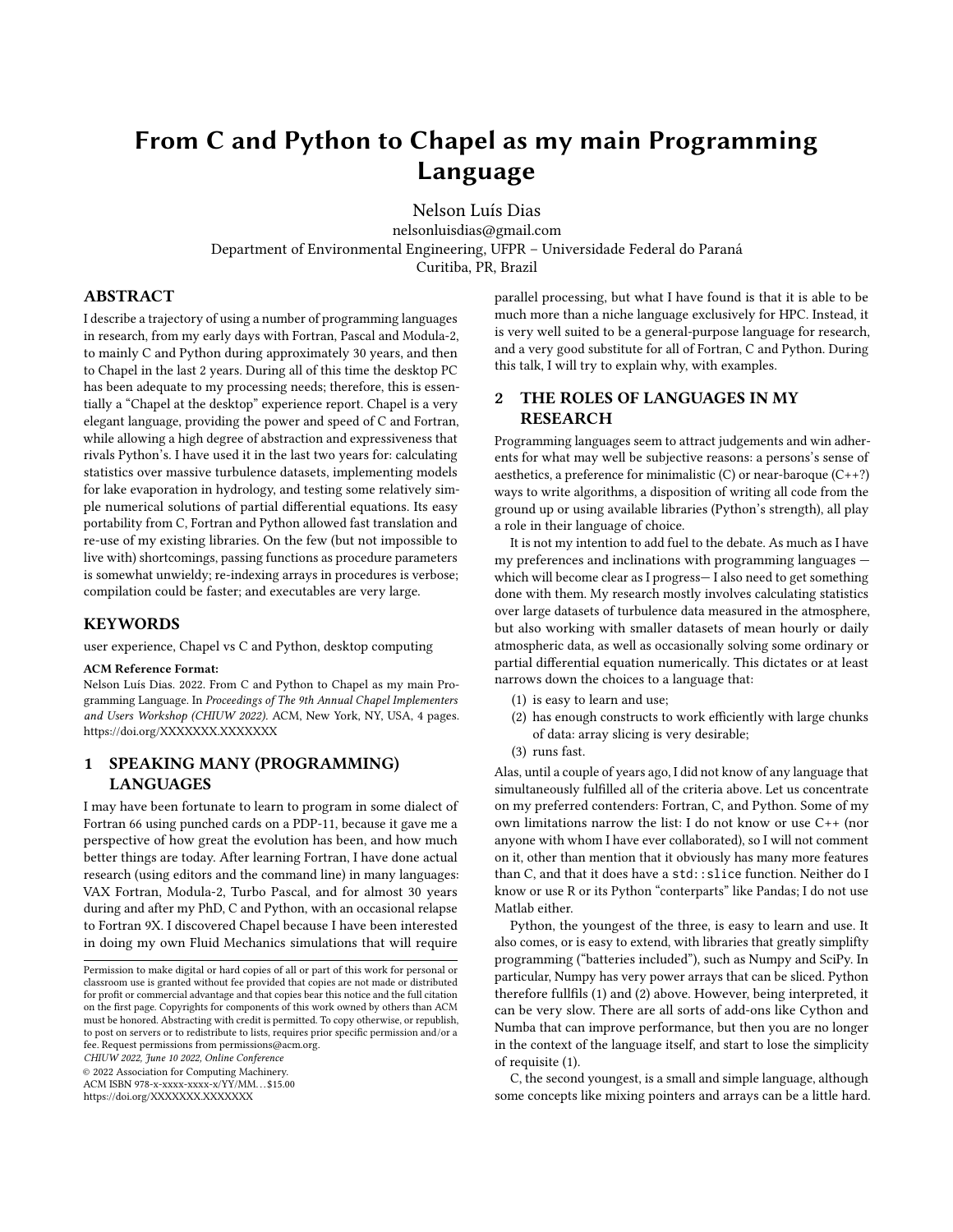Let us say that it fulfills (1) at least in part. C arrays however cannot compete with Numpy nor with the arrays provided by modern Fortran, and cannot be sliced — although C99 improved the capability of passing multi-dimensional arrays to functions. So C fails (2). But it runs very fast, and (3) is OK.

Fortran, the oldest, has continued to evolve since it was born in the 1950s. This produced a huge language, that still needs to compile legacy code, as more and more features were introduced along the way. For its size and redundant features, I will fail Fortran in (1). But it has very good arrays that can be sliced and passed easily as arguments: (2) is OK, and it runs at least as fast as C, so (3) is also OK with Fortran.

At this point, in order to get a reasonable mix of  $(1)$ – $(3)$ , one is forced to "live with" at least two, and perhaps all three, of the above languages. For example, I have worked with Python in projects that did not require heavy processing (or for which pre-compiled code in Numpy, Scipy, etc., was good enough), and with Fortran or C when heavy numerical processing coded by myself or my students was involved.

## 3 CHAPEL'S STRENGTHS

With Chapel the situation is qualitatively very different. It is not a small language — for example, like Python, it allows for objectoriented programming and some ideas of functional programming, but one can go quite far with a reasonable subset of strictly procedural programming that readily gives all of (1)–(3). This means that Chapel's claim that it is as fun to program as Python and as efficient as C or Fortran is, in my experience, fully realized. Indeed, this talk's main point is little more than corroborating that claim.

Chapel has the potential to fill the niche of a convenient and easyto-use interpreted language such as Python while at the same time delivering the performance of C and Fortran — even in applications that do not run in supercomputers. Then, the researcher/engineer/etc. can concentrate on one syntax, one compiler, and use the free space in his/her mind to problem solving in his/her area.

In Chapel, it is as easy to re-use code as it is in Python. "Separate compilation", which is mildly complicated in C and Fortran, is transparent, as long as the compiler knows where to look for the modules that the user is importing. Here, declaring a path to the directory where my libraries (in source code) reside is sufficient, as in

#### export CHPL\_MODULE\_PATH=/home/nldias/Dropbox/\ nldchapel/modules

Apparently, however, this comes at the price of re-compiling all source code each time that a program is compiled and linked into an executable. So far, I have translated about a dozen of my libraries that were born as C or Python code to Chapel modules, and have been using them without any problem. In a few of my libraries, for matrix multiplication and for spectral analysis, for example, I made quick changes to the code from fors in C or Python to foralls in Chapel, to speed execution up. Then, with relatively small changes in the code, some substantial speed improvements can be gained, that often approach (obviously) multiplying execution speed by the number of cores available in the CPU. Here is the list of my current Chapel modules, without any pretense of them being "professional" or "high-quality" software:

- **angles.chpl** Very basic operations with angles (degrees to radians, etc.)
- **atmgas.chpl** Concentrations, densities, and other properties of atmospheric gases.
- **dgrow.chpl** Grow a domain dynamically to accomodate an out-of-range index.

**evap.chpl** Evaporation formulas and methods in hydrology.

- **matrix.chpl** Vector and matrix multiplication, tridiagonal matrix algorithm (with a sparse domain), Gauss-Jordan inversion of a matrix, solution of a system of linear equations with Gauss elimination.
- **nspectrum.chpl** Spectral analysis.
- **nstat.chpl** Basic statistics, linear regression, Lowess [\[1\]](#page-3-1) lowpass filtering.
- **nstrings.chpl** Simple string operations.
- **ssr.chpl** Search, sort and replace procedures for arrays.
- **sunearth.chpl** Astronomical formulas for the trajectory of the Earth around the Sun.
- **turbstat.chpl** Processing of turbulence data.
- **water.chpl** Thermodynamic properties of water.

Specifically, Chapel of course is much faster than Python. For my most demanding applications (for instance calculating turbulence statistics over massive amounts of data, measured 20 times per second during many months) Python is too slow and what had been gained in simplicity in programming was being lost staring at the terminal while Python struggled with its slow loops which were sometimes impossible to avoid using Numpy's constructs. The number of lines is not too different in (my) C, Fortran and Chapel implementations, but this is not a problem. Actually, some of the terse statements possible in Numpy are much harder to understand than for (or do!) loops, and sharing "clever" Numpy code with my colleagues has sometimes not been very popular. I have not compared the speed of Chapel with that of C or Fortran, but assumed that they produce equally efficient code. In summary, the advantage here is that Chapel is easier to maintain and definitely easier to program than either C or Fortran, but still as fast as on a single core. When it is possible to make simple parallelizations, it is of course much faster than single-processor C or Fortran code.

Like modern Fortran, and unlike C or Python or Julia, Chapel is agnostic about the first index of an array. It does not force all your arrays to begin at 0 or at 1, and you are free to choose. This is a better feature for a programming language because, as I see it, the appropriate starting index may change with the algorithm, problem, etc., and that, in spite of unending heated arguments, there is no overall best choice between 0 and 1 (or something else), not to mention that at the end of the day it is also a matter of personal taste. It does bring complications to arrays as formal arguments: by default, in Chapel an array enters a procedure with its predefined starting indices, and "aligning" the indices (as in matrix multiplication, for example) has to be done manually by calling a reindex method or by writing an "index-neutral" algorithm that will be longer and require the programmer to think a little harder. In Fortran, you can force the formal array variable to start at a specified index inside a subroutine, something that in Chapel would be written (if available) somewhat like

proc vmax(ref a: [1..?n] real) { ... }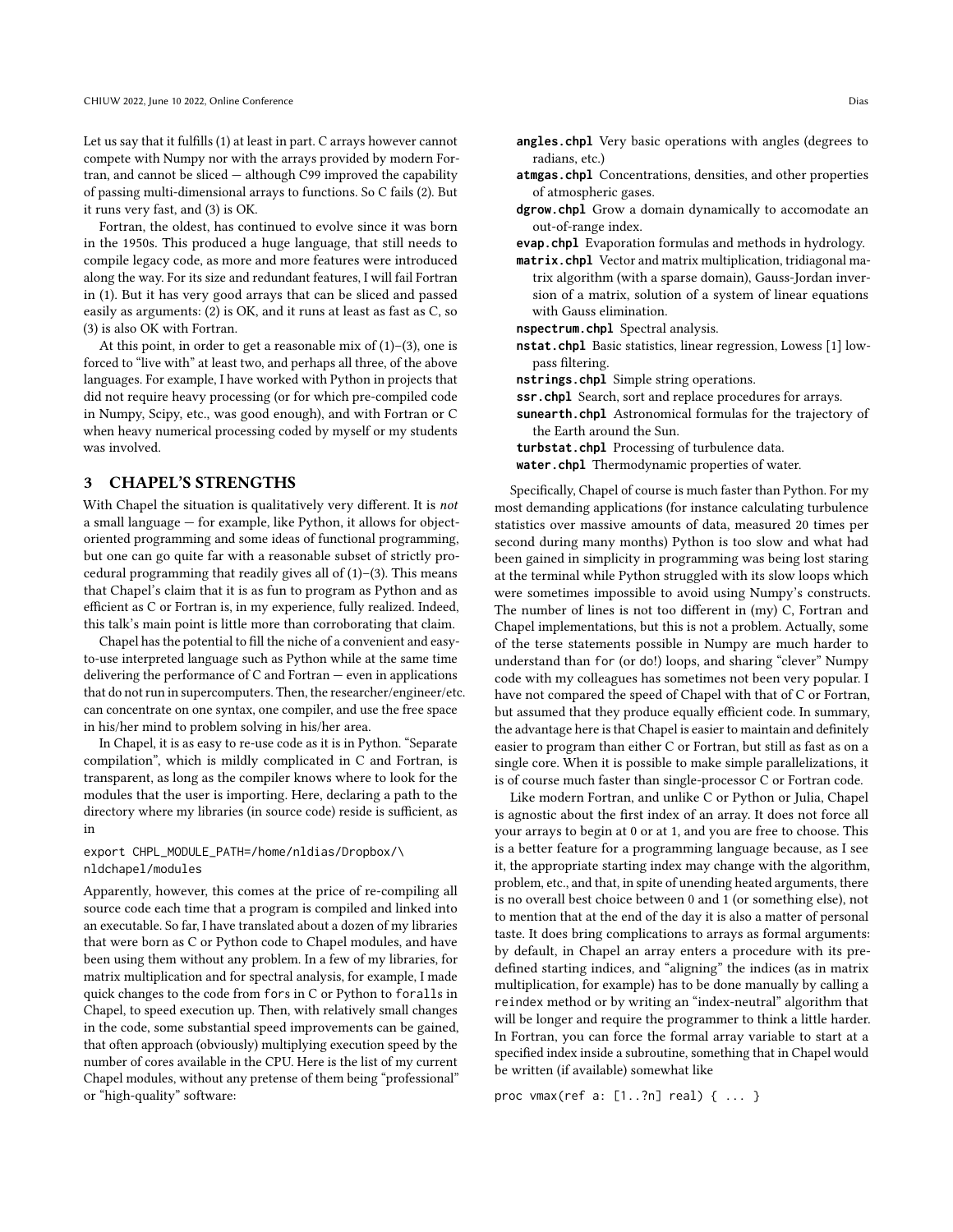From C and Python to Chapel as my main Programming Language CHIUW 2022, June 10 2022, Online Conference

which would immediately re-index a to start at 1, while making n locally equal to a.size.

I have also used, sparingly, the ability to write procedures with formal arguments of generic types. This is obviously useful when exactly (or almost exactly) the same code needs to be used to calculate (say) the median of an integer and of a real array. This is quite automatic in Python, but as far as I know impossible in  $C$  – and used to be impossible in Fortran as well. In Chapel, you say

proc median(ref ax:  $[]$  ?at): at  $\{ \ldots \}$ 

and you are in business.

Domains are a very distinctive feature of Chapel, that I had never seen in any other language before. In Chapel, an array's index set is defined over a domain, and domains are very flexible: they can be rectangular (as in C and Fortran), but they can also be sparse (as when dealing with a tridiagonal matrix) and finally they can be associative (as in a Python dictionary). Associative domains can also function as sets, over which you can perform the usual unions, intersections, symmetric differences, etc.. Domains can also be used to automatically resize arrays: changing a domain variable changes all arrays defined over it. I have used all kinds above in my research, and the result is code that is clearer and usually shorter than the equivalent C or Fortran counterpart and, importantly, fast to write.

The upshot is a fair increase in my productivity as a programmer (which I am reporting here on subjective grounds) because (a) I have the ability to re-use my own code and maintain my libraries with ease and (b) there are enough syntactical elements in Chapel to implement some ideas easily and fast. In one example that I used recently, for data organized sequentially in time in a one-dimensional array A, the indices for the dates can be stored in an auxiliary associative array idate, so that A[idate["2010-02-28"]] retrives a particular day without fussing too much about years, months and days.

Parallelization is, of course, a central feature of Chapel, and is incredibly easy to implement. A lot can be achieved by changing from for to forall, being careful about race conditions (but the compiler is often clever enough to forbid suspicious accesses by default!). As an example, table [1](#page-3-2) shows the speedup that can be achieved with that change for the solution of Laplace's equation with successive over-relaxation (SOR) in two dimensions on a computer with 12 logical cores. The speedup factor, although not the theoretical maximum of 12, is still a respectable 6–8 (and bear in mind that there are only 6 physical cores). It is possible to run Chapel in multiple locales, but only if you have access to a cluster, which I currently do not. I have made a few experiments simulating a multi-locale machine on my desktop computer, but cannot report much on using locales and (domain) distributions.

The content of this section is similar to my words of praise about Chapel to my colleagues and students. I haven't convinced most of my peers but understandably have had more effect on the students. Those that were already doing their job with Python were left alone: doing research is hard enough without having to learn a new language along the way. But newcomers are gently coerced to use Python, and there is an ongoing project with a colleague (the exception) where a PhD student of hers is developing a turbulence model in Chapel.

As a last praise, Chapel is elegant. It achieves a good balance between being easy to write (for example, you need to declare a variable, but the type can be inferred implicitly by a simultaneous assignment as in 'var  $a = 1$ ; 'that declares a to be a integer) and safe for the programmer (again in my experience, I make far fewer errors than in C or in Python), and almost always the syntax is a delight to use when writing an algorithm.

## 4 WHERE ARE THE BATTERIES?

Application libraries are not so readily available in Chapel as they are in Python, and this might prevent potential users to jump on Chapel's boat. Still, there are already very useful "Package Modules" in Chapel's distribution (see [https://chapel-lang.org/docs/modules/](https://chapel-lang.org/docs/modules/packages.html) [packages.html\)](https://chapel-lang.org/docs/modules/packages.html). Sometimes they require adding additional libraries to the operating system. For example, I often use FFTW, which requires libfftw3-bin and friends to be installed in the debianbased Linux OS (Linux Mint 20.3) that I use. Then, compiling with the additional -lfftw3 flag does the job.

Alternatively, there are many repositories of useful Fortran and C scientific libraries. If you have the header file and the source file of a library, say foo.h and foo.c, then Chapel allows you to specify external functions in your prog.chpl Chapel source file and to link it with the C library via

chpl foo.h foo.c prog.chpl

Details can be found in [https://chapel-lang.org/docs/technotes/](https://chapel-lang.org/docs/technotes/extern.html) [extern.html.](https://chapel-lang.org/docs/technotes/extern.html) Since most Python scientific libraries are wrappers to C and Fortran code that is often open-source and easy to find, with some additional effort it is possible to take advantage of existing scientific routines. I consider that shedding light on this feature and giving detailed examples (for instance, how to install and use CMinpack (http://devernay.free.fr/hacks/cminpack/) can attract a larger audience to using Chapel on the desktop.

#### 5 A FEW THINGS THAT COULD BE BETTER

This is just my opinion! No language can ever be "perfect", as this is a matter of personal taste. A killer feature in one's opinion may well be a disaster in someone else's. Here are a few things that I think could be slightly better.

Compilation could be faster, and the generated executables could be smaller. Faster compilation is definitely the most important thing, if only because people will compare Chapel's compilation times to the instantaneous result in Python or in the GCC family of compilers. I know that this is a goal of the project, so it is probably on its way in forthcoming versions of the compiler.

As I mentioned above, there could be an option for arrays as formal arguments to be reindexed automatically in their declaration.

Procedures as arguments to other procedures are not naturally integrated into the language. "First class" functions are available, but do not work in all cases of practical interest. There are two solutions that always work: wrapping the function  $type$  in a record and declaring the desired function with this, followed by declaring function variables, or declaring the function variable in a lambda expression. The corresponding formal argument has to be declared as a generic argument, without any type: the long existing solution in C and Fortran of using a function declaration in the argument list is not possible.